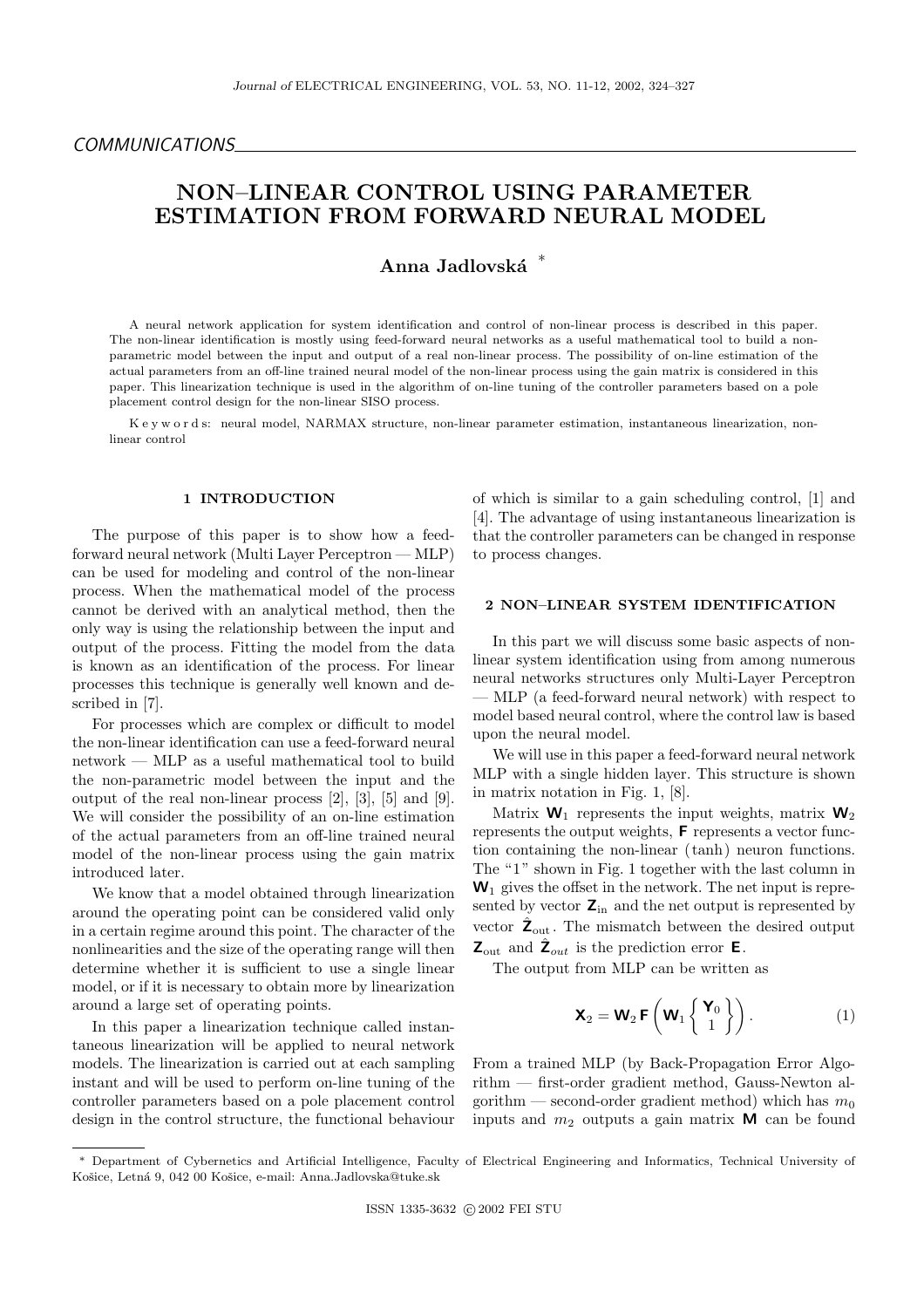by differentiating with respect to the input vector of the network.

The gain matrix  $\bf{M}$  can be calculated from (1)

$$
\mathbf{M} = \frac{\mathrm{d}\hat{\mathbf{Z}}_{\text{out}}}{\mathrm{d}\mathbf{Z}_{\text{in}}^{\top}} = \frac{\mathrm{d}\mathbf{X}_{2}}{\mathrm{d}\mathbf{Y}_{0}^{\top}} = \frac{\mathrm{d}\mathbf{X}_{2}}{\mathrm{d}\mathbf{Y}_{1}^{\top}} \frac{\mathrm{d}\mathbf{Y}_{1}}{\mathrm{d}\mathbf{X}_{1}^{\top}} \frac{\mathrm{d}\mathbf{X}_{1}}{\mathrm{d}\mathbf{Y}_{0}^{\top}} = \mathbf{W}_{2} \mathbf{F}'(\mathbf{X}_{1}) \mathbf{W}_{1}^{*}
$$
\n(2)

where  $\mathbf{W}_1^* \doteq \mathbf{W}_1$  (excludig last column).

The above mentioned gain matrix **M** allows an online estimation of the actual model parameters from an off-line trained neural model — MLP of the non-linear process.



Fig. 1. Matrix block diagram of an MLP.

# 3 NARMAX MODEL OF NON–LINEAR PROCESS

In this paper we will apply the idea of using inputoutput parametric non-linear models ARMAX (NAR-MAX) in non-linear system identification by neural networks,  $[2]$  and  $[6]$ .

We know from linear identification, [7], that the linear ARMAX model is written

$$
A(q^{-1})y(k) = B(q^{-1})u(k) + C(q^{-1})e(k)
$$
 (3)

where  $y(k)$ ,  $u(k)$  and  $e(k)$  are output, input and noise, respectively (for SISO process they are all scalars); A,  $B$  and  $C$  are polynomials in the backward time shift operator  $q^{-1}$ . The noise  $e(k)$  is normal, white and with zero mean.

The polynomials A, B and C are

$$
A(q^{-1}) = 1 + a_1 q^{-1} + \dots + a_p q^{-p}
$$
  
\n
$$
B(q^{-1}) = b_1 q^{-1} + \dots + b_m q^{-m}
$$
  
\n
$$
C(q^{-1}) = 1 + c_1 q^{-1} + \dots + c_p q^{-p}
$$
\n(4)

where  $p$  and  $m$  denote the numbers of delayed outputs and inputs, respectively.

The output  $y(k)$  is calculated by a difference equation

$$
y(k) = -a_1y(k-1) - \dots - a_py(k-p) + b_1u(k-1) + \dots
$$
  
+ 
$$
b_mu(k-m) + e(k) + c_1e(k-1) + \dots + c_pe(k-p)
$$
  
(5)

from which the optimal one step predictor is found

$$
\hat{y}(k) = -a_1y(k-1) - \dots - a_py(k-p) + b_1u(k-1) \n+ \dots + b_mu(k-m) + c_1e(k-1) + \dots + c_pe(k-p) \ny(k) = \hat{y}(k) + e(k).
$$
\n(6)

With inspiration from this linear ARMAX model the non-linear ARMAX (NARMAX) model can be defined as

$$
\hat{\mathbf{Y}}(k) = \mathbf{F}(\mathbf{Y}(k-1), \dots, \mathbf{Y}(k-p), \mathbf{U}(k-1), \dots, \mathbf{U}(k-m), \mathbf{E}(k-1), \dots, \mathbf{E}(k-p), \theta)
$$

$$
\mathbf{Y}(k) = \hat{\mathbf{Y}}(k) + \mathbf{E}(k) \tag{7}
$$

where **F** is non-linear vector function,  $\theta$  represents the parameters and  $E(k)$  is the prediction error. Here p and m denote the number of delayed outputs and inputs.

The neural NARMAX model with input and output vectors

$$
\mathbf{Z}_{\text{in}}(k) = \{ \mathbf{Y}(k-1), \dots, \mathbf{Y}(k-p), \mathbf{U}(k-1),
$$

$$
\dots, \mathbf{U}(k-m), \mathbf{E}(k-1), \dots, \mathbf{E}(k-p) \}^{\top}
$$

$$
\hat{\mathbf{Z}}_{\text{out}}(k) = \hat{\mathbf{Y}}(k)
$$
(8)

is shown in Fig. 2. which is a recurrent network.



Fig. 2. Input-output neural NARMAX model.

After training the neural network MLP the actual gain matrix  $\mathbf{M}(k)$  can be on-line estimated, which is calculated by (2) and for NARMAX model by (9):

$$
\mathbf{M}(k) = \frac{d\,\hat{\mathbf{Z}}_{\text{out}}(k)}{d\,\mathbf{Z}_{\text{in}}^{\top}(k)} = \frac{d\,\hat{\mathbf{Y}}(k)}{d\,\{\mathbf{Y}(k-1)\,\ldots\,\mathbf{E}(k-p)\}} = \left\{-\hat{a}_1(k)\,\ldots\,-\,\hat{a}_p(k)\,\hat{b}_1(k)\,\ldots\,\hat{b}_m(k)\,\hat{c}_1(k)\,\ldots\,\hat{c}_p(k)\right\}
$$
\n(9)

where  $\hat{a}_i(k)$  for  $i = 1, \ldots, p$ ,  $\hat{b}_i(k)$  for  $i = 1, \ldots, m$ ,  $\hat{c}_i(k)$  for  $i = 1, \ldots, p$  are estimated parameters of neural NARMAX model for step  $k$ .

Because neural NARMAX model in Fig. 2 contains feedback loops around MLP, we will apply for training this recurrent network a second order Recursive Prediction Error Method (RPEM) using Gauss-Newton search direction,  $[2]$ ,  $[4]$  and  $[7]$ .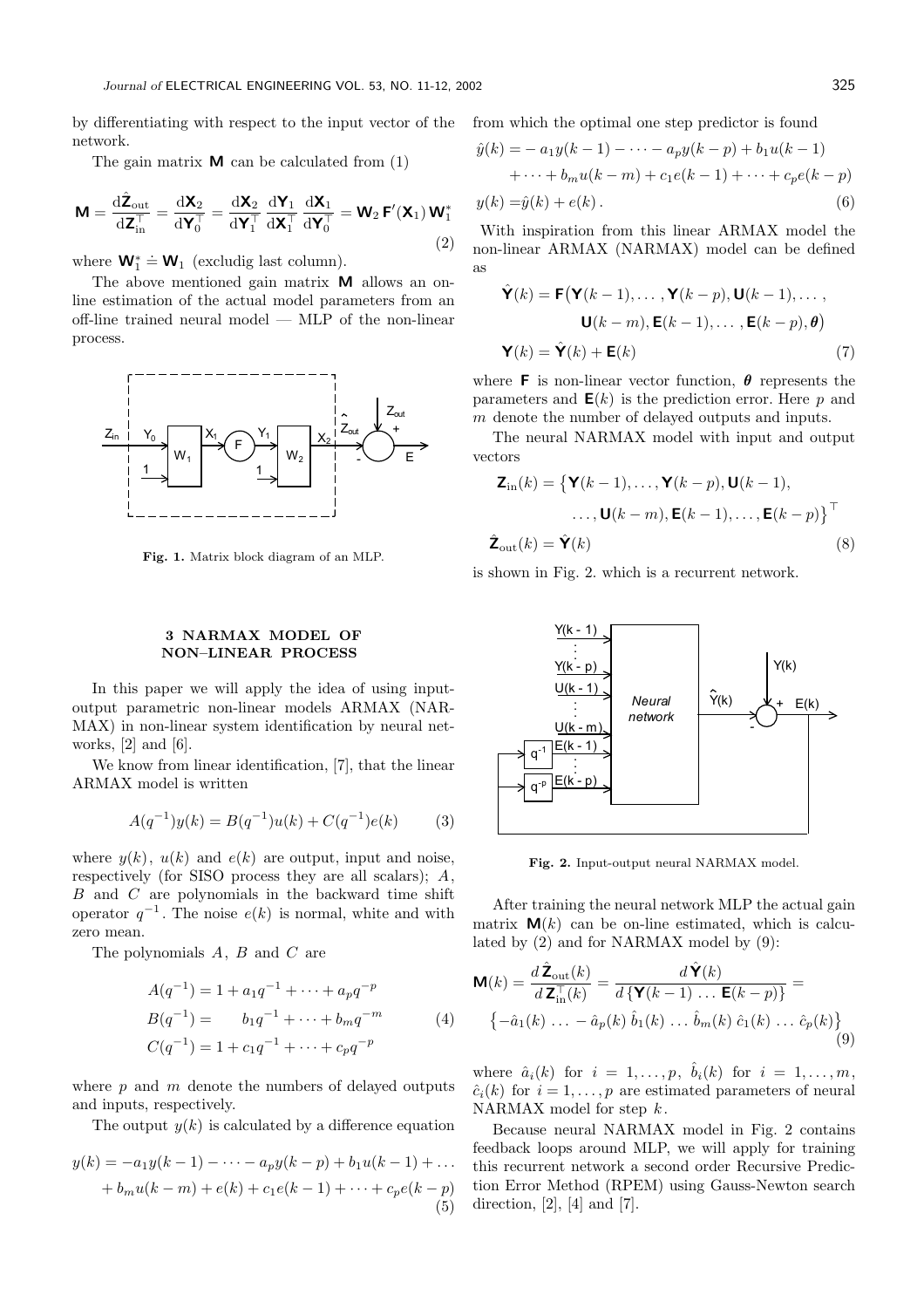# 4 NON–LINEAR CONTROL USING PARAMETER ESTIMATION

The model of non-linear process and the training method have been considered generally for the multivariable case in parts 2 and 3. Next we will think about the control design for a non-linear SISO process using the neural NARMAX model.

A trained neural NARMAX model representing the model of the non-linear process we use for an on-line estimation of actual process parameters by gain matrix **. This linearization technique called instantaneous** linearization allows on-line tuning of the controller parameters using the pole-placement control strategy. This control concept, which is well known from the linear control theory, will be implemented with RST — controller and is described in [1] and [4].

An example of the control structure using the estimation of process parameters from neural NARMAX model which is applied to on-line tuning of the parameters of RST-controller by the pole-placement design is illustrated in Fig. 3.



Fig. 3. Control scheme using a trained neural network for parameter estimation.

We can see from Fig. 3 that the structural equivalence is evident with the indirect self-tuning controller. In the self-tuning controller a recursive estimation algorithm is used for identification of a new linear model at each sampling instant. In this paper a linear model is extracted from a more complex non-linear neural network NARMAX model by the gain matrix. The feature of the linearization is that essentially any linear control design can be incorporated in the design block of the controller. This has a number of advantages, such as stabilization of a large class of processes, easy tuning and compensation for disturbances.

# 5 SIMULATION RESULTS OF NON–LINEAR CONTROL USING POLE–PLACEMENT CONTROL STRATEGY

The idea and results of the estimation process parameters from an off-line trained neural NARMAX model and its using for the tuning parameters of RST — controller designed by the pole-placement strategy (non-linear system control) are presented for non-linear test SISO process, [4]:

$$
y(k+1) = \frac{0.95 y(k) + 0.25 u(k) + 0.58 u(k) y(k)}{1 + y(k)^2}.
$$
 (10)

We consider NARMAX model with 6 inputs ( $p = m = 2$ ) and 8 neurons in the hidden layer. The activation function in the hidden layer is tanh function and in the output layer a linear function is selected. The actual gain matrix  $\mathbf{M}(k)$  can be calculated by (2) and the actual values of the estimated  $\hat{a}$ - and  $\hat{b}$ -parameters can be obtained from  $\mathbf{M}(k)$  by (5). These parameters can be used to calculate the RST-controller parameters.



Fig. 4. The input and output training signals.

In Fig. 4 the output and input signals are plotted, which are used to train the neural net in the NAR-MAX structure by simulation scheme in Fig. 5. The neural NARMAX model is trained with Gauss-Newton algorithm based on RPEM. The model is validated using the time validation test in Fig. 6 [2]. It is clear that the neural model can be accepted by this test.

Presentation of the results of a non-linear control, a control with a RST-controller designed by the poleplacement design using on-line parameter estimation from an off-line trained neural model is illustrated in Fig. 7 while changing one parameter of the non-linear SISO process (10).

The plot in the top panel compares the reference output of the system and the output of the desired closed-loop model. A perfect model-following behavior is achieved, although we can see an oscillating control signal. This example shows the real power of neural modeling using the structure ARMAX known from the theory of linear identification and also the possibility to apply the method of pole-placement known from the linear control theory for the control of non-linear SISO processes in the control structure, which is similar to self-tuning control.